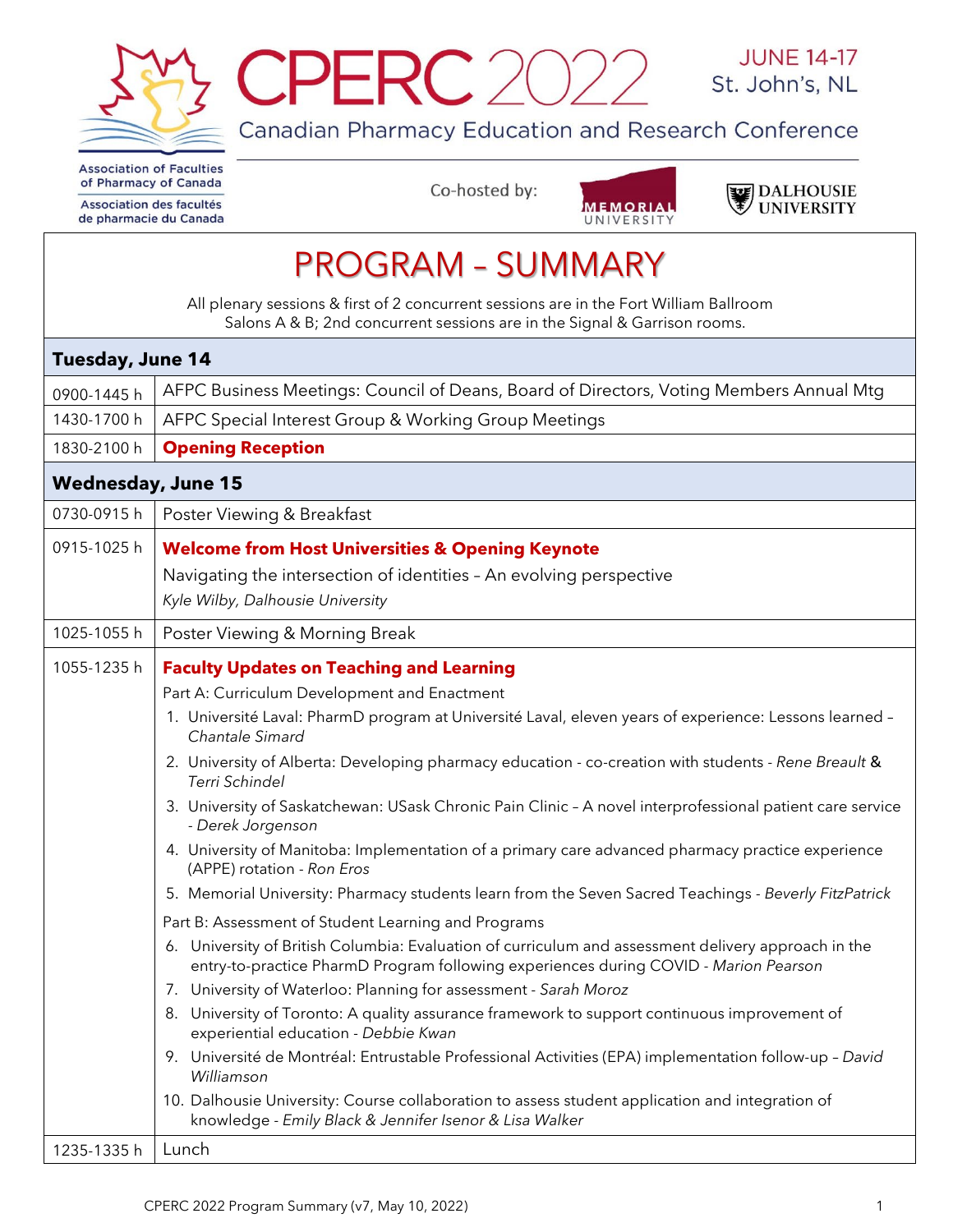| 1335-1415h        | <b>AFPC Annual Business Meeting &amp; Townhall</b>                                                                                                                                                                                                                                                                                                                                                                                                                                             |                                                                                                                                                                                                                                                                                                                                                                                                                                                                                                                                                                                                                                      |
|-------------------|------------------------------------------------------------------------------------------------------------------------------------------------------------------------------------------------------------------------------------------------------------------------------------------------------------------------------------------------------------------------------------------------------------------------------------------------------------------------------------------------|--------------------------------------------------------------------------------------------------------------------------------------------------------------------------------------------------------------------------------------------------------------------------------------------------------------------------------------------------------------------------------------------------------------------------------------------------------------------------------------------------------------------------------------------------------------------------------------------------------------------------------------|
| 1415-1515h        | <b>Concurrent Mini Session #1</b><br>1. I'm overwhelmed: perceptions of student<br>workload<br>Marion Pearson, University of British Columbia<br>2. An approach to promote student well-being in<br>the Faculty of Pharmaceutical Sciences at UBC<br>Ingrid Price, University of British Columbia<br>Assessing the effectiveness of a novel wellness<br>3.<br>check-in activity among third-year pharmacy<br>students<br>Heidi Fernandes, University of Waterloo                               | <b>Concurrent SIG Session</b><br>AFPC Program Evaluation and Educational<br>Assessment Special Interest Groups<br>Investigating the relationship between primary<br>1.<br>mode of attendance and student performance<br>in PharmD courses<br>Ken Cor, University of Alberta<br>Predicting which applicants will most likely<br>2.<br>succeed in a PharmD program: Challenges and<br>realistic expectations<br>Robert Renaud, University of Manitoba<br>Entrustable Professional Activities (EPA)<br>3.<br>implementation follow-up: educating the<br>educators<br>David Williamson, Université de Montréal                           |
| 1515-1545h        | Poster Viewing & Afternoon Break                                                                                                                                                                                                                                                                                                                                                                                                                                                               |                                                                                                                                                                                                                                                                                                                                                                                                                                                                                                                                                                                                                                      |
| 1545-1645h        | <b>Concurrent Session</b><br>Faculty Updates on Student Leadership<br>Development<br>Session Moderator:<br>Patricia Gerber, University of British Columbia<br>Presenters:<br>TBC, University of British Columbia<br>TBC, University of Alberta<br>TBC, University of Saskatchewan<br>TBC, University of Manitoba<br>TBC, University of Waterloo<br>TBC, University of Toronto<br>TBC, Université de Montréal<br>TBC, Université Laval<br>TBC, Dalhousie University<br>TBC, Memorial University | <b>Concurrent SIG Session</b><br>AFPC Skills Lab Special Interest Group<br>Pharmacy practice instructors as experience<br>1.<br>curators: Teaching using simulated longitudinal<br>patients<br>Mike Chong, Memorial University<br>Supporting patient-centred practice: A<br>2.<br>workshop for pharmacy students to provide<br>strategies for empowering patient self-efficacy<br>and health behavior change.<br>Rene Breault, University of Alberta<br>Michelle MacDonald, University of Alberta<br>3. A blueprint to design immersive simulation for<br>novices that promote learning<br>Marie-Laurence Tremblay, Université Laval |
| 1830-2200 h       | <b>AFPC Awards Reception and Banquet</b><br>MUN Signal Hill Conference Centre, 100 Signal Hill (buses departing from 1800 h)                                                                                                                                                                                                                                                                                                                                                                   |                                                                                                                                                                                                                                                                                                                                                                                                                                                                                                                                                                                                                                      |
| Thursday, June 16 |                                                                                                                                                                                                                                                                                                                                                                                                                                                                                                |                                                                                                                                                                                                                                                                                                                                                                                                                                                                                                                                                                                                                                      |
| 0730-0900 h       | Poster Viewing & Breakfast                                                                                                                                                                                                                                                                                                                                                                                                                                                                     |                                                                                                                                                                                                                                                                                                                                                                                                                                                                                                                                                                                                                                      |
| 0900-0940 h       | <b>Concurrent Mini Session #2</b><br>1. Let it go: A novel way to facilitate professional<br>identity formation as students transition to<br>practice<br>Jill Hall & Theresa Charrois, University of<br>Alberta<br>Pharmacy students' perceptions of pharmacist<br>2.<br>roles: Using an arts-informed method to<br>explore professional identity formation                                                                                                                                    | <b>Concurrent Mini Session #3</b><br>Delays in routine immunizations due to the<br>1.<br>COVID-19 pandemic and perceptions of the<br>pharmacy channel for administering routine<br>vaccinations: Findings from a nationwide survey<br>Shelita Dattani, Neighbourhood Pharmacy<br>Association of Canada                                                                                                                                                                                                                                                                                                                               |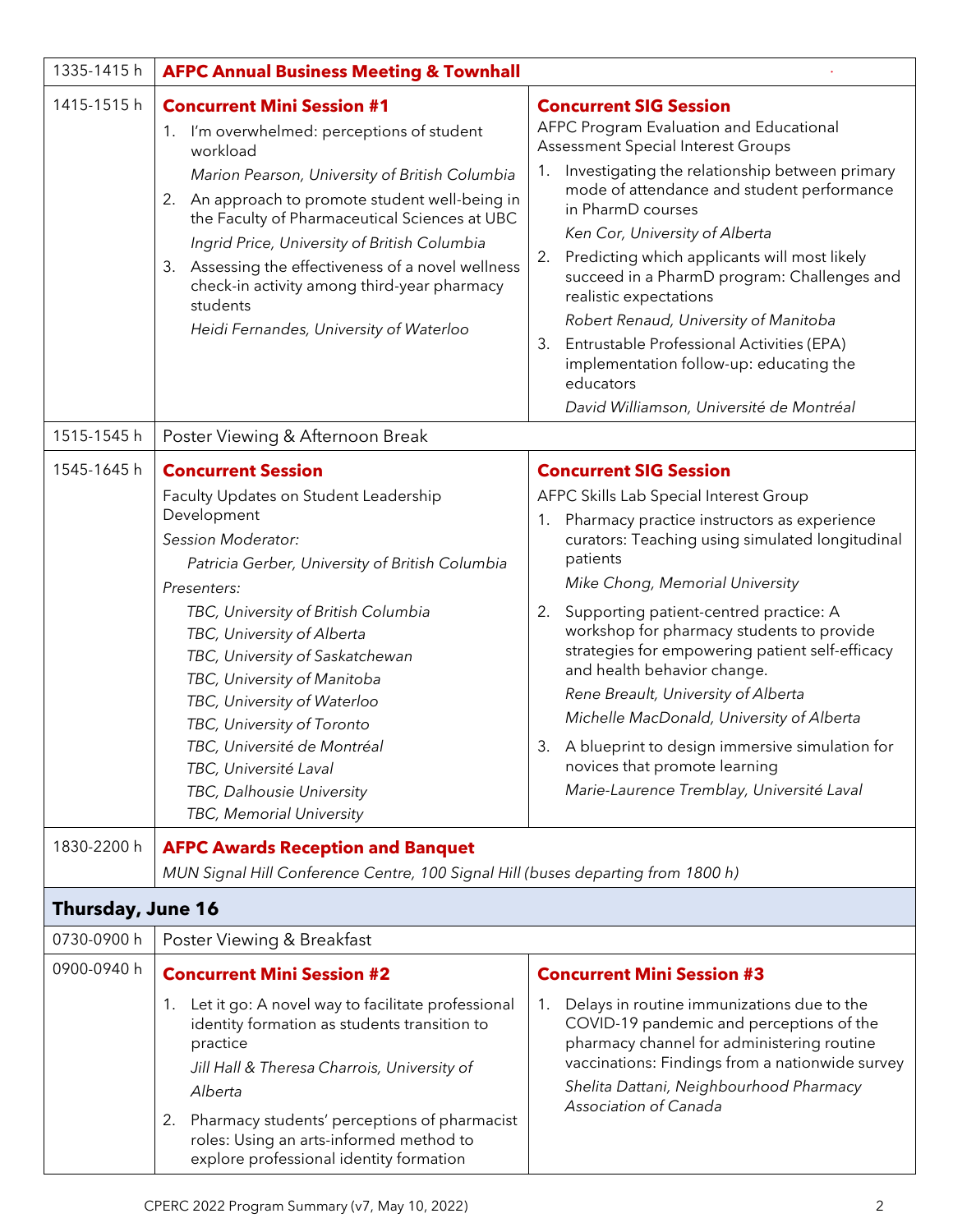|                                                                                                                       | Theresa Schindel, University of Alberta                                                                                                                                                                                                                                                                                                                                                                                                                                                                                                                                                                                                                                                                                                                                                       | 2.<br>Integration of online virtual stimulation to<br>support the acquisition of patient assessment<br>skills during the COVID-19 pandemic<br>Natalie Crown & Karen Cameron University of<br>Toronto                                                                                                                                                                                                                                                                                                                                                                                                                                                                                                                                                                        |
|-----------------------------------------------------------------------------------------------------------------------|-----------------------------------------------------------------------------------------------------------------------------------------------------------------------------------------------------------------------------------------------------------------------------------------------------------------------------------------------------------------------------------------------------------------------------------------------------------------------------------------------------------------------------------------------------------------------------------------------------------------------------------------------------------------------------------------------------------------------------------------------------------------------------------------------|-----------------------------------------------------------------------------------------------------------------------------------------------------------------------------------------------------------------------------------------------------------------------------------------------------------------------------------------------------------------------------------------------------------------------------------------------------------------------------------------------------------------------------------------------------------------------------------------------------------------------------------------------------------------------------------------------------------------------------------------------------------------------------|
| 0940-1040 h                                                                                                           | <b>Concurrent Session</b><br>AFPC Academic Electronic Health Record<br>Overview of aEHR Project:<br>Janet Cooper, Association of Faculties of<br>Pharmacy of Canada<br>Live Demonstration of AFPC aEHR:<br>Jason Min, University of British Columbia<br>aEHR Pilots:<br>Mike Chong, Memorial University<br>Annie Lee, University of Toronto<br>Q&A and Next Steps                                                                                                                                                                                                                                                                                                                                                                                                                             | <b>Concurrent Session</b><br>Professional Identity Formation in Pharmacy: Why<br>should we care and what can we do?<br>Theresa Charrois, University of Alberta<br>Jill Hall, University of Alberta<br>Jamie Kellar, University of Toronto<br>Natalie Kennie-Kaulbach, Dalhousie University<br>Sandra Jarvis Selinger, University of British<br>Columbia<br>Kerry Wilbur, University of British Columbia                                                                                                                                                                                                                                                                                                                                                                     |
| 1040-1110 h                                                                                                           | Poster Viewing & Morning Break                                                                                                                                                                                                                                                                                                                                                                                                                                                                                                                                                                                                                                                                                                                                                                |                                                                                                                                                                                                                                                                                                                                                                                                                                                                                                                                                                                                                                                                                                                                                                             |
| 1110-1150 h<br>1150-1230 h                                                                                            | <b>Concurrent Mini Session #4</b><br>Implementation of deprescribing as a patient<br>1.<br>care service in community pharmacies as<br>experienced and observed by pharmacy<br>students<br>Kelda Newport, Memorial University<br>2. A curricular framework for an interprofessional<br>approach to deprescribing<br>Cheryl Sadowski, University of Alberta<br>Lalitha Raman-Wilms, University of Manitoba<br><b>Concurrent Mini Session #6</b><br>Two for one: Merging continuing professional<br>1.<br>development and faculty development for<br>pharmacy preceptors<br>Debbie Kwan & Naomi Steenhof, University of<br>Toronto<br>Does one size fit all? Preceptor experiences<br>2.<br>and perceptions of remote rotations<br>Debbie Kwan & Sandra Bjelajac-Mejia,<br>University of Toronto | <b>Concurrent Mini Session #5</b><br>UPROOT: The building and delivery of<br>1.<br>mandatory Indigenous health and cultural<br>safety course in pharmacy<br>Larry Leung, University of British Columbia<br>Racism is deadlier than you think: An anti-racist<br>2.<br>approach to health education, care and systems<br>Timothy Lim, University of British Columbia<br><b>Concurrent Mini Session #7</b><br>1. Promoting 2SLGBTQQIA+ inclusion, diversity,<br>and equity in pharmacy education (PRIDE-RX)<br>Tristan Lai & Alex Tang, University of British<br>Columbia<br>Beyond the stigmas: Preparing graduates to<br>2.<br>address heteronormativity and systemic<br>discrimination towards 2SLGBTQ+ people in<br>pharmacy settings<br>Kyle Wilby, Dalhousie University |
| 1230-1330 h                                                                                                           | Lunch                                                                                                                                                                                                                                                                                                                                                                                                                                                                                                                                                                                                                                                                                                                                                                                         |                                                                                                                                                                                                                                                                                                                                                                                                                                                                                                                                                                                                                                                                                                                                                                             |
| 1330-1510 h<br>1. Garrison<br>2. Signal<br>3. Salon C<br>4. Salon D<br>5. Avalon &<br><b>Battery</b><br>(lower level) | Let's Chat Breakout Sessions: Current Topics in Pharmacy Education<br>Prescription to thrive: Student wellness<br>1.<br>Facilitators: Kimberly Sponagle, Dalhousie University & TBC<br>COVID lessons and silver linings<br>2.<br>Facilitators: Heidi Framp, Dalhousie University & Cynthia Richard, University of Waterloo<br>Spotlight: Meaningful classroom practices<br>3.<br>Facilitators: Lisa Bishop, Memorial University & Theresa Charrois, University of Alberta                                                                                                                                                                                                                                                                                                                     |                                                                                                                                                                                                                                                                                                                                                                                                                                                                                                                                                                                                                                                                                                                                                                             |